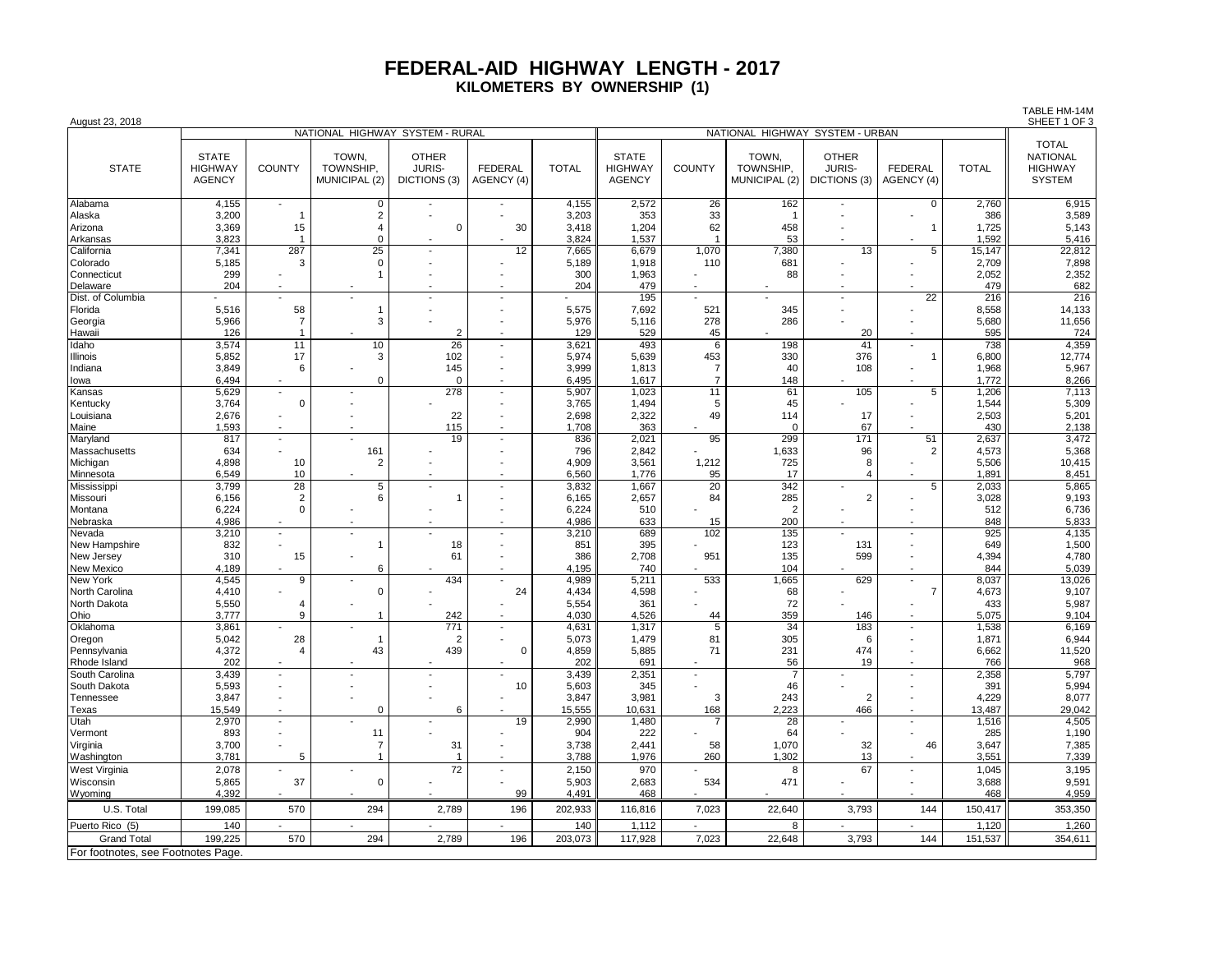## **FEDERAL-AID HIGHWAY LENGTH - 2017 KILOMETERS BY OWNERSHIP (1)**

TABLE HM-14M

| September 18, 2017                 |                                    |                |               |                                   |                |                 |                |                                    |               |                         |                          |                 | SHEET 2 OF 3    |  |
|------------------------------------|------------------------------------|----------------|---------------|-----------------------------------|----------------|-----------------|----------------|------------------------------------|---------------|-------------------------|--------------------------|-----------------|-----------------|--|
|                                    | OTHER FEDERAL-AID HIGHWAYS - RURAL |                |               |                                   |                |                 |                | OTHER FEDERAL-AID HIGHWAYS - URBAN |               |                         |                          |                 |                 |  |
|                                    |                                    |                |               |                                   |                |                 |                |                                    |               |                         |                          |                 | <b>TOTAL</b>    |  |
|                                    | <b>STATE</b>                       |                | TOWN,         | <b>OTHER</b>                      |                |                 | <b>STATE</b>   |                                    | TOWN,         | <b>OTHER</b>            |                          |                 | <b>OTHER</b>    |  |
| <b>STATE</b>                       | <b>HIGHWAY</b>                     | <b>COUNTY</b>  | TOWNSHIP,     | <b>JURIS-</b>                     | <b>FEDERAL</b> | <b>TOTAL</b>    | <b>HIGHWAY</b> | <b>COUNTY</b>                      | TOWNSHIP,     | <b>JURIS-</b>           | <b>FEDERAL</b>           | <b>TOTAL</b>    | FEDERAL-        |  |
|                                    | <b>AGENCY</b>                      |                | MUNICIPAL (2) | DICTIONS (3)                      | AGENCY (4)     |                 | <b>AGENCY</b>  |                                    | MUNICIPAL (2) | DICTIONS (3)            | AGENCY (4)               |                 | <b>AID</b>      |  |
|                                    |                                    |                |               |                                   |                |                 |                |                                    |               |                         |                          |                 | <b>HIGHWAYS</b> |  |
| Alabama                            | 9,178                              | 14,895         | 2,063         |                                   |                | 26,136          | 1,634          | 2,198                              | 6,167         |                         | 51                       | 10,049          | 36,185          |  |
| Alaska                             | 2,369                              | 66             | 96            | 10                                | 57             | 2,598           | 639            | 329                                | 98            | 5                       | $\mathbf 0$              | 1,071           | 3,669           |  |
| Arizona                            | 4,719                              | 2,570          | 332           | 13                                | 1,229          | 8,863           | 474            | 1,793                              | 5,666         | 31                      | 136                      | 8,100           | 16,964          |  |
| Arkansas                           | 18,310                             | 5,511          | 232           |                                   |                | 24,052          | 2,137          | 1,159                              | 3,708         |                         |                          | 7,004           | 31,057          |  |
| California                         | 9,169                              | 19,205         | 425           | 216                               | 162            | 29,177          | 1,098          | 8,191                              | 29,463        | 35                      | 33                       | 38,819          | 67,997          |  |
| Colorado                           | 6,720                              | 6,552          | 205           | 72                                | 828            | 14,377          | 514            | 1,346                              | 4,134         | 6                       | 18                       | 6,018           | 20,394          |  |
| Connecticut                        | 1,536                              |                | 193           |                                   |                | 1,729           | 2,118          |                                    | 3,992         | $\overline{4}$          |                          | 6,115           | 7,844           |  |
| Delaware                           | 754                                |                | $\Omega$      |                                   |                | 754             | 1,112          |                                    | 23            |                         |                          | 1,136           | 1,890           |  |
| Dist. of Columbia                  |                                    |                |               |                                   |                |                 | 491            |                                    |               | $\mathbf{1}$            | $\overline{22}$          | 514             | 514             |  |
| Florida                            | 3,571                              | 6,427          | 85            |                                   |                | 10,083          | 2,702          | 10,518                             | 6,964         |                         |                          | 20,184          | 30,267          |  |
| Georgia                            | 14,334                             | 10,139         | 548           |                                   | $\mathbf{1}$   | 25,021          | 3,442          | 6,419                              | 4,687         | $\overline{2}$          | $\mathbf 0$              | 14,549          | 39,571          |  |
| Hawaii                             | 631                                | 110            |               | 3                                 | 19             | 764             | 199            | 834                                |               |                         |                          | 1,033           | 1,797           |  |
| Idaho                              | 3,803                              | 4,381          | 296           | 3,484                             | 45             | 12,009          | 148            | 258                                | 1,617         | 424                     | $\overline{\phantom{a}}$ | 2.446           | 14,455          |  |
| Illinois                           | 10,301                             | 14,901         | 1,084         |                                   | 5              | 26,298          | 2,872          | 3,502                              | 10,122        | 34                      |                          | 16,531          | 42,829          |  |
| Indiana                            | 9,911                              | 9,362          | 324           |                                   |                | 19,596          | 1,928          | 4,564                              | 7,007         | $\overline{2}$          |                          | 13,501          | 33,097          |  |
| lowa                               | 6,125                              | 22,428         | 673           | 3                                 | $\mathbf 0$    | 29,230          | 71             | 1,007                              | 3,710         | 20                      | $\mathbf 0$              | 4,808           | 34,038          |  |
| Kansas                             | 9,609                              | 32,699         | 579           |                                   | 79             | 42,966          | 278            | 1,514                              | 3,882         |                         |                          | 5,673           | 48,639          |  |
| Kentucky                           | 13,062                             | 18             |               |                                   | 68             | 13,150          | 3,249          | 547                                | 1,242         | $\overline{4}$          |                          | 5,042           | 18,192          |  |
| Louisiana                          | 10,482                             | 15             |               |                                   | 3              | 10,502          | 3,565          | 1,088                              | 2,309         |                         |                          | 6,962           | 17,464          |  |
| Maine                              | 6,710                              |                |               |                                   | 0              | 6,710           | 1,374          |                                    |               |                         |                          | 1,376           | 8,086           |  |
| Maryland                           | 2,693                              | 530            | 12            | 0                                 |                | 3,236           | 1,795          | 3,482                              | 1,113         | 31                      | 23                       | 6,444           | 9,680           |  |
| Massachusetts                      | 242                                |                | 1,139         | 5                                 | 8              | 1,394           | 1,050          |                                    | 10,189        | 157                     | $\overline{4}$           | 11,401          | 12,795          |  |
| Michigan                           | 6,123                              | 27,410         | 661           | $\overline{2}$                    |                | 34,196          | 948            | 7.841                              | 5,584         | 18                      |                          | 14,391          | 48,587          |  |
| Minnesota                          | 9,810                              | 25,919         | 135           | 40                                | $\Omega$       | 35,903          | 731            | 4,206                              | 4,004         | $\mathbf{1}$            |                          | 8,941           | 44,845          |  |
| Mississippi                        | 11,232                             | 13,141         | 414           |                                   | 439            | 25,226          | 510            | 870                                | 2,853         | $\mathbf{1}$            | 77                       | 4,310           | 29,536          |  |
| Missouri                           | 32,141                             | 302            | 156           | $\overline{2}$                    | $\mathbf 0$    | 32,601          | 1,840          | 1,254                              | 4,717         | 3                       |                          | 7,815           | 40,416          |  |
| Montana                            | 9,472                              | 4,695          | 11            | 672                               | 793            | 15,643          | 279            |                                    | 986           |                         |                          | 1,265           | 16,907          |  |
| Nebraska                           | 10,224<br>3,476                    | 14,360         | 371           | $\overline{1}$<br>$\overline{22}$ | 47<br>51       | 25,002<br>4,759 | 152<br>455     | 451                                | 1,944         | $\Omega$<br>33          | $\overline{2}$<br>39     | 2.549<br>3,446  | 27,551<br>8,206 |  |
| Nevada                             |                                    | 1,196          | 14            |                                   |                |                 |                | 1,347                              | 1,573         |                         |                          |                 |                 |  |
| New Hampshire                      | 2,554<br>262                       |                | 40<br>87      | $\Omega$                          |                | 2,594<br>1,741  | 676<br>443     |                                    | 930<br>4,199  | 10<br>3                 |                          | 1,616           | 4,210<br>12,792 |  |
| New Jersey                         | 9,532                              | 1,391<br>1,166 | 241           |                                   | 312            | 11,251          | 806            | 6,406<br>245                       | 2.479         |                         | $\overline{7}$           | 11,051<br>3,537 | 14,788          |  |
| New Mexico<br>New York             | 10,102                             | 3,197          | 185           | 84                                | 14             | 13,582          | 3,466          | 5,720                              | 8,734         | 90                      |                          | 18,011          | 31,594          |  |
| North Carolina                     | 16,300                             |                | 7             |                                   | 369            | 16,677          | 10,722         |                                    | 1,386         | $\Omega$                | 82                       | 12,191          | 28,868          |  |
| North Dakota                       | 5,918                              | 17,318         | 5             |                                   | 99             | 23,340          | 32             | 55                                 | 950           |                         |                          | 1,037           | 24,377          |  |
| Ohio                               | 16,306                             | 5,282          | 431           |                                   |                | 22,019          | 4,607          | 4,209                              | 8,507         |                         |                          | 17,323          | 39,342          |  |
| Oklahoma                           | 13,595                             | 23,417         | 1,147         | 40                                |                | 38,199          | 949            | 1,302                              | 5,243         | 4                       |                          | 7,497           | 45,696          |  |
| Oregon                             | 5,038                              | 9,665          | 118           | 34                                | 1,883          | 16,738          | 450            | 2,293                              | 3,531         | $\,6\,$                 | $\Omega$                 | 6,281           | 23,019          |  |
| Pennsylvania                       | 18,585                             | 33             | 551           | $\overline{\phantom{a}}$          | 34             | 19,204          | 10,820         | 533                                | 4,164         | $\overline{1}$          | 3                        | 15,521          | 34,725          |  |
| Rhode Island                       | 319                                |                | 74            |                                   |                | 393             | 455            |                                    | 992           | 18                      | 8                        | 1,473           | 1,865           |  |
| South Carolina                     | 20,727                             | 150            | 23            |                                   | 26             | 20,927          | 6,799          | 317                                | 377           |                         | $\mathbf 0$              | 7,492           | 28,419          |  |
| South Dakota                       | 6,467                              | 16,786         | 258           | 26                                | 1,179          | 24,716          | 71             | 282                                | 892           | 19                      | $\Omega$                 | 1,264           | 25,980          |  |
| Tennessee                          | 12,255                             | 544            | 75            | 21                                |                | 12,896          | 2,262          | 2,256                              | 5,404         | 703                     |                          | 10,626          | 23,522          |  |
| Texas                              | 72,034                             | 2,329          | 418           | 3                                 | 122            | 74,906          | 14,288         | 5,239                              | 21,397        | 152                     | $\overline{2}$           | 41,078          | 115,985         |  |
| Utah                               | 4,531                              | 2,512          | 135           |                                   | 163            | 7,341           | 400            | 635                                | 2,730         |                         |                          | 3,765           | 11,106          |  |
| Vermont                            | 2,909                              |                | 1,487         |                                   |                | 4,396           | 195            |                                    | 540           |                         |                          | 735             | 5,131           |  |
| Virginia                           | 17,130                             |                | 136           |                                   | 504            | 17,772          | 4,911          | 434                                | 3,552         | $\overline{\mathbf{1}}$ | 66                       | 8,963           | 26,736          |  |
| Washington                         | 5,090                              | 10,517         | 301           | 13                                | 353            | 16,273          | 507            | 2,878                              | 5,732         | 14                      | 6                        | 9,137           | 25,410          |  |
| West Virginia                      | 11,055                             |                | 3             | $\sim$                            |                | 11,058          | 2,273          |                                    | 434           | $\overline{1}$          |                          | 2,707           | 13,765          |  |
| Wisconsin                          | 9,542                              | 16,222         | 1,190         |                                   |                | 26,953          | 775            | 2,110                              | 6,873         |                         |                          | 9,758           | 36,711          |  |
| Wyoming                            | 5.015                              | 897            |               |                                   | 471            | 6,391           | 260            | 396                                | 766           |                         |                          | 1.422           | 7,813           |  |
| U.S. Total                         | 491,974                            | 348,259        | 16,970        | 4,774                             | 9,365          | 871,341         | 103,971        | 100,026                            | 217,567       | 1,834                   | 582                      | 423,980         | 1,295,321       |  |
| Puerto Rico (5)                    | 732                                |                |               |                                   | 27             | 760             | 3,110          |                                    | 350           | $\mathbf 0$             | 12                       | 3,471           | 4,231           |  |
|                                    | 492,706                            | 348,259        | 16,971        | 4,774                             | 9,391          | 872,101         | 107,080        | 100,026                            |               | 1,834                   | 594                      | 427,451         | 1,299,552       |  |
| <b>Grand Total</b>                 |                                    |                |               |                                   |                |                 |                |                                    | 217,917       |                         |                          |                 |                 |  |
| For footnotes, see Footnotes Page. |                                    |                |               |                                   |                |                 |                |                                    |               |                         |                          |                 |                 |  |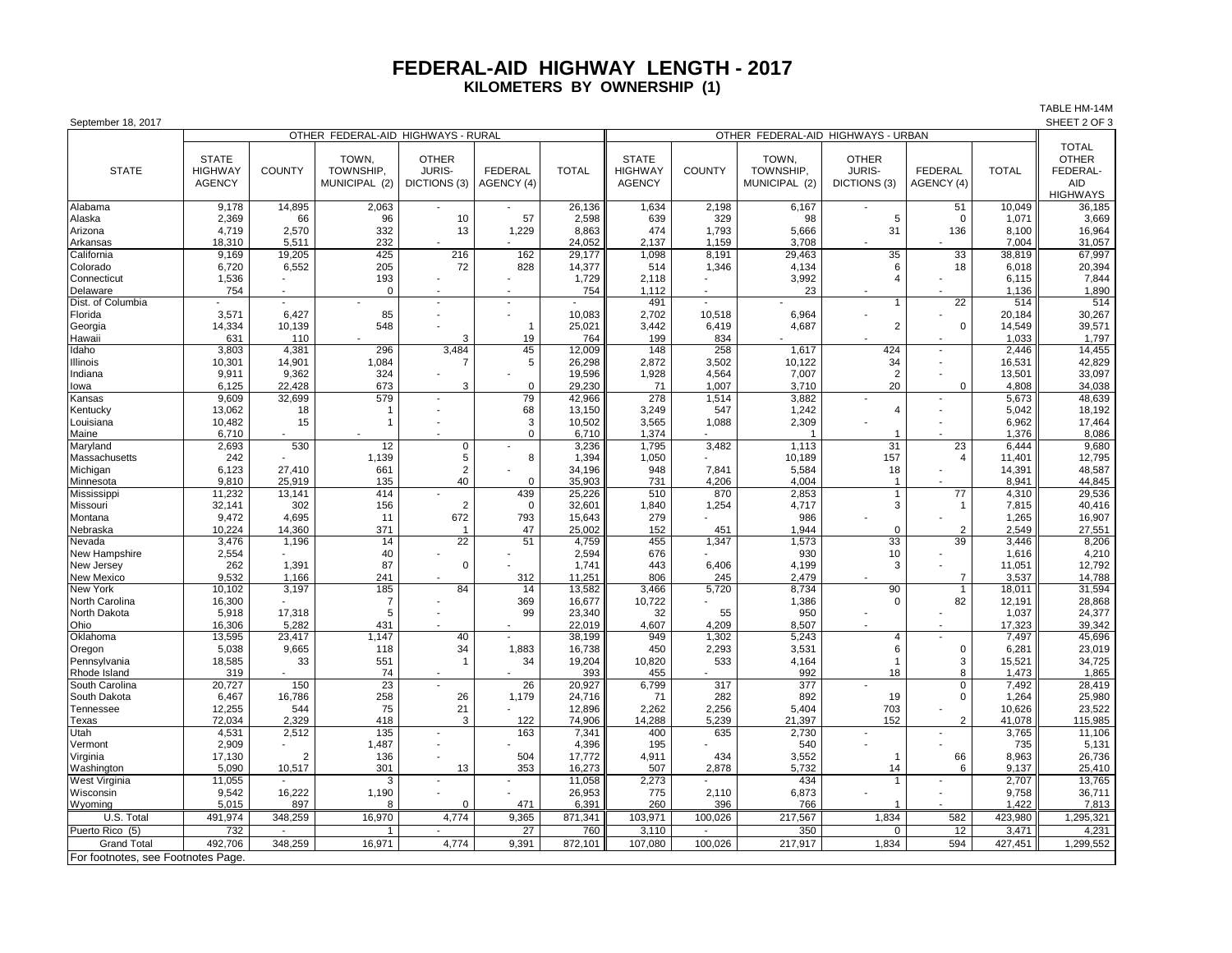## **FEDERAL-AID HIGHWAY LENGTH - 2017 KILOMETERS BY OWNERSHIP (1)**

TABLE HM-14M<br>SHEET 3 OF 3

| September 18, 2017                 |                                                 |                |                                            |                                               |                              |                  |                                                 |           |                                              |                                        |                              |                   | SHEET 3 OF 3                                                          |
|------------------------------------|-------------------------------------------------|----------------|--------------------------------------------|-----------------------------------------------|------------------------------|------------------|-------------------------------------------------|-----------|----------------------------------------------|----------------------------------------|------------------------------|-------------------|-----------------------------------------------------------------------|
|                                    |                                                 |                | ALL FEDERAL-AID HIGHWAYS - RURAL AND URBAN |                                               |                              |                  | ALL                                             |           | NON - FEDERAL-AID HIGHWAYS - RURAL AND URBAN |                                        |                              |                   |                                                                       |
| <b>STATE</b>                       | <b>STATE</b><br><b>HIGHWAY</b><br><b>AGENCY</b> | <b>COUNTY</b>  | TOWN.<br>TOWNSHIP,<br>MUNICIPAL (2)        | <b>OTHER</b><br><b>JURIS-</b><br>DICTIONS (3) | <b>FEDERAL</b><br>AGENCY (4) | <b>TOTAL</b>     | <b>STATE</b><br><b>HIGHWAY</b><br><b>AGENCY</b> | COUNTY    | TOWN,<br>TOWNSHIP,<br>MUNICIPAL (2)          | <b>OTHER</b><br>JURIS-<br>DICTIONS (3) | <b>FEDERAL</b><br>AGENCY (4) | <b>TOTAL</b>      | <b>TOTAL</b><br>FEDERAL-AID<br>AND NON-<br>FEDERAL-<br><b>AID</b>     |
| Alabama                            | 17,539                                          | 17,118         | 8,393                                      |                                               | 51                           | 43,100           | 54                                              | 80,447    | 36,812                                       | 247                                    | 2,039                        | 119,600           | 162,700                                                               |
| Alaska                             | 6,561                                           | 428            | 197                                        | 14                                            | 57                           | 7,258            | 2,499                                           | 6,099     | 2,738                                        | 3,799                                  | 2,609                        | 17,743            | 25,001                                                                |
| Arizona                            | 9,766                                           | 4,440          | 6,460                                      | 45                                            | 1,396                        | 22,106           | 1,138                                           | 24,352    | 29,967                                       | 7,106                                  | 22,445                       | 85,008            | 107,115                                                               |
| Arkansas                           | 25,806                                          | 6,673          | 3.993                                      |                                               |                              | 36.472           | 678                                             | 99.455    | 24,266                                       |                                        | 4,251                        | 128,651           | 165,123<br>283,589                                                    |
| California                         | 24,287                                          | 28,753         | 37,293                                     | 263                                           | 212                          | 90,809           |                                                 | 86,484    | 92,465                                       | 1,375                                  | 12,457                       | 192,781           |                                                                       |
| Colorado                           | 14,337                                          | 8,011          | 5,020                                      | 78                                            | 846                          | 28,292           | 226                                             | 82,112    | 21,512                                       | 1,305                                  | 9,492                        | 114,647           | 142,939                                                               |
| Connecticut                        | 5,916                                           |                | 4,275                                      | $\overline{4}$                                |                              | 10,196           | 67                                              |           | 23,739                                       | 543                                    | 126                          | 24,476            | 34,671                                                                |
| Delaware                           | 2,549                                           | $\blacksquare$ | 24                                         |                                               |                              | 2,572            | 6.181                                           |           | 1,308                                        | 126                                    | 196                          | 7,812             | 10,384                                                                |
| Dist. of Columbia                  | 686<br>19,481                                   | 17,524         | 7,395                                      | $\mathbf{1}$                                  | 43                           | 730<br>44,400    | 1,530<br>3                                      | 95,550    | 54,091                                       | 56<br>140                              | 121<br>3,522                 | 1,706<br>153,305  | 2,436<br>197,705                                                      |
| Florida<br>Georgia                 | 28,858                                          | 16,843         | 5,523                                      | $\overline{2}$                                | $\overline{1}$               | 51,227           | 44                                              | 119,712   | 30,877                                       | 179                                    | 4,529                        | 155,341           | 206,567                                                               |
| Hawaii                             | 1,485                                           | 990            |                                            | 25                                            | 19                           | 2,520            | 32                                              | 4,376     |                                              | 87                                     | 189                          | 4.684             | 7,204                                                                 |
| Idaho                              | 8,019                                           | 4,657          | 2,120                                      | 3,974                                         | 45                           | 18,814           | 12                                              | 19,944    | 7,676                                        | 20,805                                 | 17,138                       | 65,575            | 84,390                                                                |
| Illinois                           | 24,665                                          | 18,873         | 11,540                                     | 519                                           | 6                            | 55,603           | 913                                             | 7,652     | 169,498                                      | 807                                    | 388                          | 179,258           | 234,861                                                               |
| Indiana                            | 17,500                                          | 13,938         | 7,372                                      | 254                                           |                              | 39,064           | 204                                             | 90,694    | 23,985                                       | 730                                    | 1,091                        | 116,704           | 155,768                                                               |
| lowa                               | 14,308                                          | 23,442         | 4,531                                      | 23                                            | $\mathbf{1}$                 | 42,304           | $\overline{2}$                                  | 121.030   | 19,987                                       | 946                                    | 221                          | 142,187           | 184,491                                                               |
| Kansas                             | 16,539                                          | 34,224         | 4,522                                      | 383                                           | 83                           | 55,752           | 19                                              | 149,464   | 22,007                                       |                                        | 1,372                        | 172,862           | 228,614                                                               |
| Kentucky                           | 21,569                                          | 571            | 1,288                                      | $\overline{4}$                                | 68                           | 23,500           | 22,963                                          | 64,010    | 15,969                                       | 922                                    | 1,470                        | 105,334           |                                                                       |
| Louisiana                          | 19,046                                          | 1,152          | 2,424                                      | 38                                            | 3                            | 22,664           | 7,793                                           | 51,507    | 15,814                                       | $\overline{2}$                         | 1,052                        | 76,167            | 128,835<br>98,832                                                     |
| Maine                              | 10,040                                          |                |                                            | 183                                           | $\mathbf 0$                  | 10,224           | 3,404                                           | 607       | 22,011                                       | 284                                    | 260                          | 26,566            | 36,790                                                                |
| Maryland                           | 7,326                                           | 4,107          | 1,424                                      | 221                                           | $\overline{74}$              | 13,152           | 970                                             | 30,592    | 5,523                                        | 248                                    | 1,353                        | 38,686            | 51,839                                                                |
| Massachusetts                      | 4,768                                           |                | 13,124                                     | 258                                           | 14                           | 18,163           | 98                                              |           | 39,902                                       | 787                                    | 149                          | 40,936            |                                                                       |
| Michigan                           | 15,529                                          | 36,473         | 6,972                                      | 28                                            |                              | 59,002           | 30                                              | 107,512   | 27,146                                       |                                        | 2,708                        | 137,397           | 59,099<br>59,099<br>196,398<br>224,421                                |
| Minnesota                          | 18,866                                          | 30,229         | 4,156                                      | 45                                            | $\Omega$                     | 53,295           | 42                                              | 44,321    | 120,647                                      | 2,978                                  | 3,137                        | 171,126           |                                                                       |
| Mississippi                        | 17,208                                          | 14,059         | 3,613                                      | -1                                            | 520                          | 35,401           | 352                                             | 72,237    | 15,645                                       | 149                                    | 852                          | 89,235            | 124,636                                                               |
| Missouri                           | 42,794                                          | 1,642          | 5,163                                      | 8                                             | -1                           | 49,609           | 11,697                                          | 116,727   | 31,993                                       | 212                                    | 2,001                        | 162,630           | 212,239                                                               |
| Montana                            | 16,484                                          | 4,695          | 999                                        | 672<br>$\overline{1}$                         | 793                          | 23,643           | 1,255                                           | 63,715    | 6,893                                        | 6,143                                  | 16,743                       | 94,750            |                                                                       |
| Nebraska                           | 15.994                                          | 14,826         | 2,515                                      | 55                                            | 49                           | 33,384           | 11                                              | 83.729    | 35,496                                       | 207                                    | 323                          | 119.766           | $\frac{118,393}{118,393}$ $\frac{153,150}{77,625}$                    |
| Nevada<br>New Hampshire            | 7,830<br>4,457                                  | 2,644          | 1,722<br>1,093                             | 160                                           | 90                           | 12,341<br>5,710  | 1,251<br>1,823                                  | 44,289    | 5,979<br>18,217                              | 77<br>12                               | 13,689<br>239                | 65,284<br>20,291  | 26,001                                                                |
| New Jersey                         | 3,723                                           | 8,763          | 4,421                                      | 664                                           |                              | 17,571           | 12                                              | 1,958     | 41,913                                       | 646                                    | 496                          | 45,025            |                                                                       |
| <b>New Mexico</b>                  | 15,267                                          | 1.410          | 2.830                                      |                                               | 319                          | 19,827           | 4,063                                           | 40.748    | 22.009                                       | 12.703                                 | 24.899                       | 104.422           |                                                                       |
| New York                           | 23,325                                          | 9,459          | 10,584                                     | 1,238                                         | 14                           | 44,620           | 915                                             | 23,027    | 112,063                                      | 1,041                                  | 1,089                        | 138,136           | $\begin{array}{r} 62,596 \\ 62,596 \\ 124,249 \\ 182,756 \end{array}$ |
| North Carolina                     | 36,030                                          |                | 1,461                                      | $\mathbf 0$                                   | 483                          | 37,975           | 92,595                                          |           | 35,490                                       | 1,673                                  | 4,428                        | 134,185           | 172,160                                                               |
| North Dakota                       | 11,861                                          | 17,377         | 1,027                                      |                                               | 99                           | 30,364           | 70                                              | 7,104     | 101,163                                      | 31                                     | 2,389                        | 110,757           | 141,121                                                               |
| Ohio                               | 29,216                                          | 9,544          | 9,297                                      | 388                                           |                              | 48,446           | 1,736                                           | 37,336    | 108,533                                      | 1,439                                  | 438                          | 149,482           | 197,928                                                               |
| Oklahoma                           | 19,721                                          | 24,723         | 6,423                                      | 997                                           |                              | 51,865           | 2                                               | 100,065   | 28,915                                       | 770                                    | 21                           | 129,773           | 181,638                                                               |
| Oregon                             | 12,009                                          | 12,067         | 3,956                                      | 49                                            | 1,883                        | 29,963           | 318                                             | 40,767    | 14,105                                       | 2,381                                  | 40,046                       | 97,617            | 127,580                                                               |
| Pennsylvania                       | 39,663                                          | 642            | 4,988                                      | 915                                           | 37                           | 46,245           | 24,281                                          | 16        | 119,963                                      | 2,179                                  | 1,276                        | 147,715           | 193,960                                                               |
| Rhode Island                       | 1,667                                           |                | 1,123                                      | 37                                            | 8                            | 2,834            | 103                                             |           | 6,550                                        | 116                                    | 96                           | 6,866             | 9,699                                                                 |
| South Carolina                     | 33,316                                          | 467            | 407                                        |                                               | $\overline{27}$              | 34,216           | 33,168                                          | 47,854    | 6,419                                        | 313                                    | 2,536                        | 90,289            | 124,505                                                               |
| South Dakota                       | 12,476                                          | 17,067         | 1,195                                      | 45                                            | 1,190                        | 31,974           | 5                                               | 39,399    | 55,838                                       | 2,918                                  | 2,773                        | 100,932           | 132,906                                                               |
| Tennessee                          | 22,346                                          | 2,804          | 5,722                                      | 727                                           |                              | 31,599           | $\overline{2}$                                  | 89,709    | 30,606                                       | 640                                    | 1,920                        | 122,876           | 154,475                                                               |
| Texas                              | 112,502                                         | 7,735          | 24,038                                     | 627                                           | 125                          | 145,027          | 16,961                                          | 229,753   | 109,980                                      | $\overline{7}$                         | 4,121                        | 360,821           | 505,848                                                               |
| Utah                               | 9,381                                           | 3,154          | 2,894                                      |                                               | 183                          | 15,612           | 88                                              | 36,073    | 15,948                                       | 595                                    | 11,009                       | 63,713            | 79,324                                                                |
| Vermont                            | 4,218                                           |                | 2,103                                      |                                               |                              | 6,321            | 13                                              |           | 16,344                                       |                                        | 263                          | 16,620            | 22,941<br>121,084                                                     |
| Virginia                           | 28,183<br>11,354                                | 495            | 4,764                                      | 63<br>41                                      | 616<br>359                   | 34,120<br>32,750 | 66,672                                          | 2,306     | 14,093<br>20,197                             |                                        | 3,893<br>13,437              | 86,963            | 129,437                                                               |
| Washington                         |                                                 | 13,660         | 7,336<br>444                               | 140                                           |                              |                  | 23                                              | 49,487    |                                              | 13,544<br>316                          | 1.532                        | 96,688            |                                                                       |
| West Virginia<br>Wisconsin         | 16,376<br>18,865                                | 18,903         | 8,534                                      |                                               |                              | 16,960<br>46,302 | 38,989<br>36                                    | 14,526    | 4,732<br>123,579                             |                                        | 1,512                        | 45,569<br>139,653 | 62,529<br>185,955                                                     |
| Wyoming                            | 10.134                                          | 1,293          | 773                                        |                                               | 570                          | 12,772           | 695                                             | 22,282    | 3,220                                        | 797                                    | 9,206                        | 36,200            | 48,972                                                                |
| U.S. Total                         | 911,846                                         | 455,877        | 257,472                                    | 13,189                                        | 10,287                       | 1,648,671        | 346,038                                         | 2,449,027 | 1,913,820                                    | 92,382                                 | 253,541                      | 5,054,808         | 6,703,479                                                             |
| Puerto Rico (5)                    | 5,094                                           | $\sim$         | 359                                        | $\mathbf 0$                                   | 39                           | 5,492            | 388                                             |           |                                              |                                        | $\sim$                       | 24,054            | 29,545                                                                |
| Grand Total                        | 916.940                                         | 455,877        | 257,830                                    | 13,189                                        | 10,326                       |                  | 346,426                                         | 2,449,027 | 23,666<br>1,937,486                          | 92,382                                 | 253,541                      | 5,078,861         | 6,733,024                                                             |
|                                    |                                                 |                |                                            |                                               |                              | 1,654,163        |                                                 |           |                                              |                                        |                              |                   |                                                                       |
| For footnotes, see Footnotes Page. |                                                 |                |                                            |                                               |                              |                  |                                                 |           |                                              |                                        |                              |                   |                                                                       |